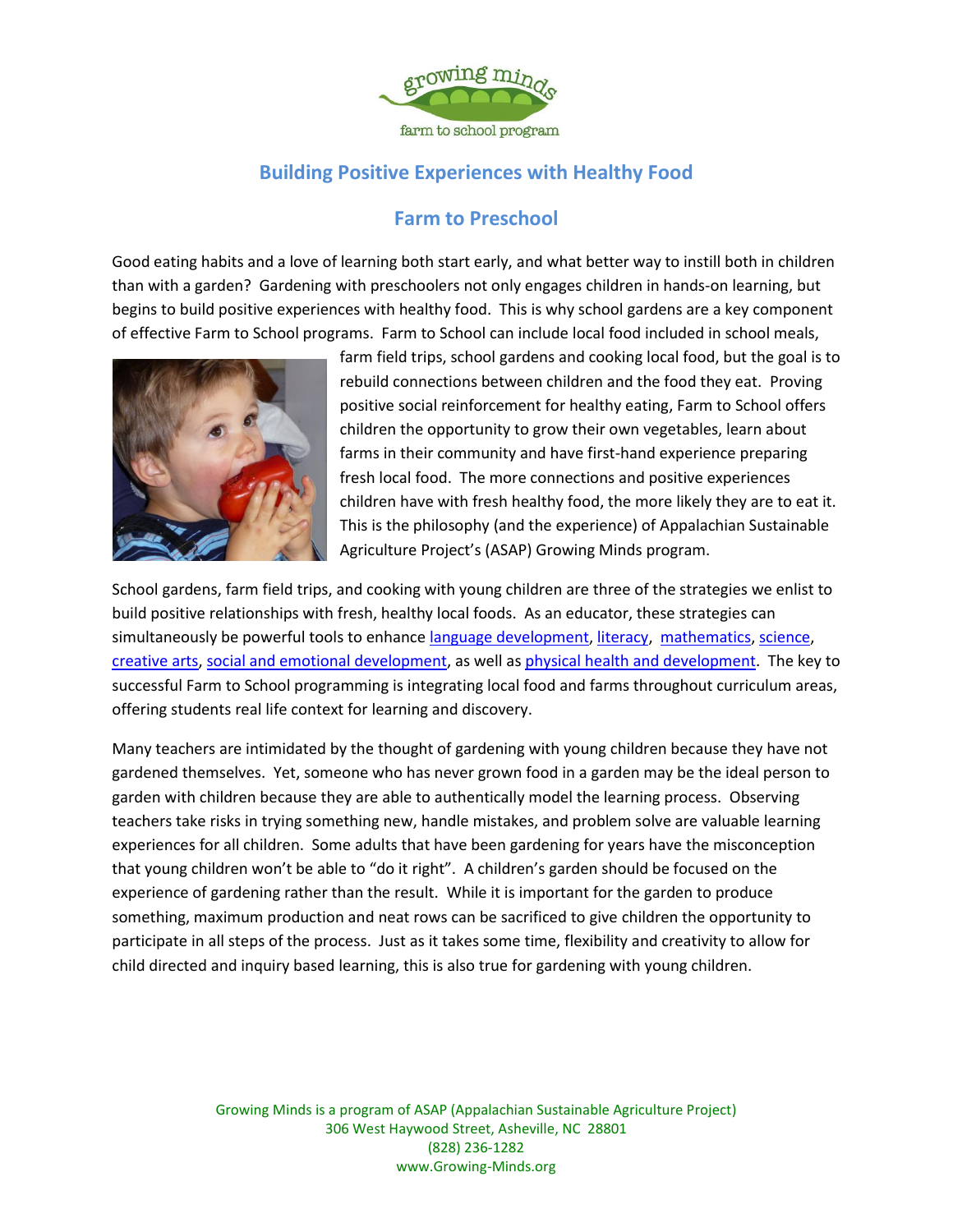

## **Strategies for gardening with young children**

**Planning –** Young children can be involved in every stage of planning a garden from where to put it, to what is planted. Planning is wonderful learning opportunity as well as important step in building ownership of the garden.

- Have children discuss what plants need to grow and try to identify a garden site that would meet those needs.
- Students can experiment with different measuring tools, counting how many "feet" long the bed will be, or using rulers and tape measures.
- Flag or rope off the garden area so students have a visual of where the garden will be.
- Seed catalogs can help students start thinking about all the different things they could grow and are great materials for making collages of their dream garden.
- Read garden related children's literature to "research" what types of plants children could grow.

**Preparing the beds –** This is a hard piece for preschoolers alone, but is a great way to engage parents and community members.

- Have students brainstorm all the people in the community that could help and organize a garden work day.
- Although adults will do most of the work, make sure students are still involved and get to "help".

**Planting –** Have a plan before you plant. Try to let children do as much of the planting as possible.

- Use baking flour to mark places for children to plant.
- Smaller groups works best.
- Planting itself won't take very long, engage other children with watering and soil exploration.

**Labeling –** Marking and labeling plants can help create a language rich environment.

- Make sure the materials you use will hold up to the elements.
- Child created signs will help build ownership of the garden.

**Structures** – Children of all ages love garden structures. From bean tee-pees to scarecrows, garden structures are a wonderful way to create opportunities for dramatic play.



Growing Minds is a program of ASAP (Appalachian Sustainable Agriculture Project) 306 West Haywood Street, Asheville, NC 28801 (828) 236-1282 www.Growing-Minds.org